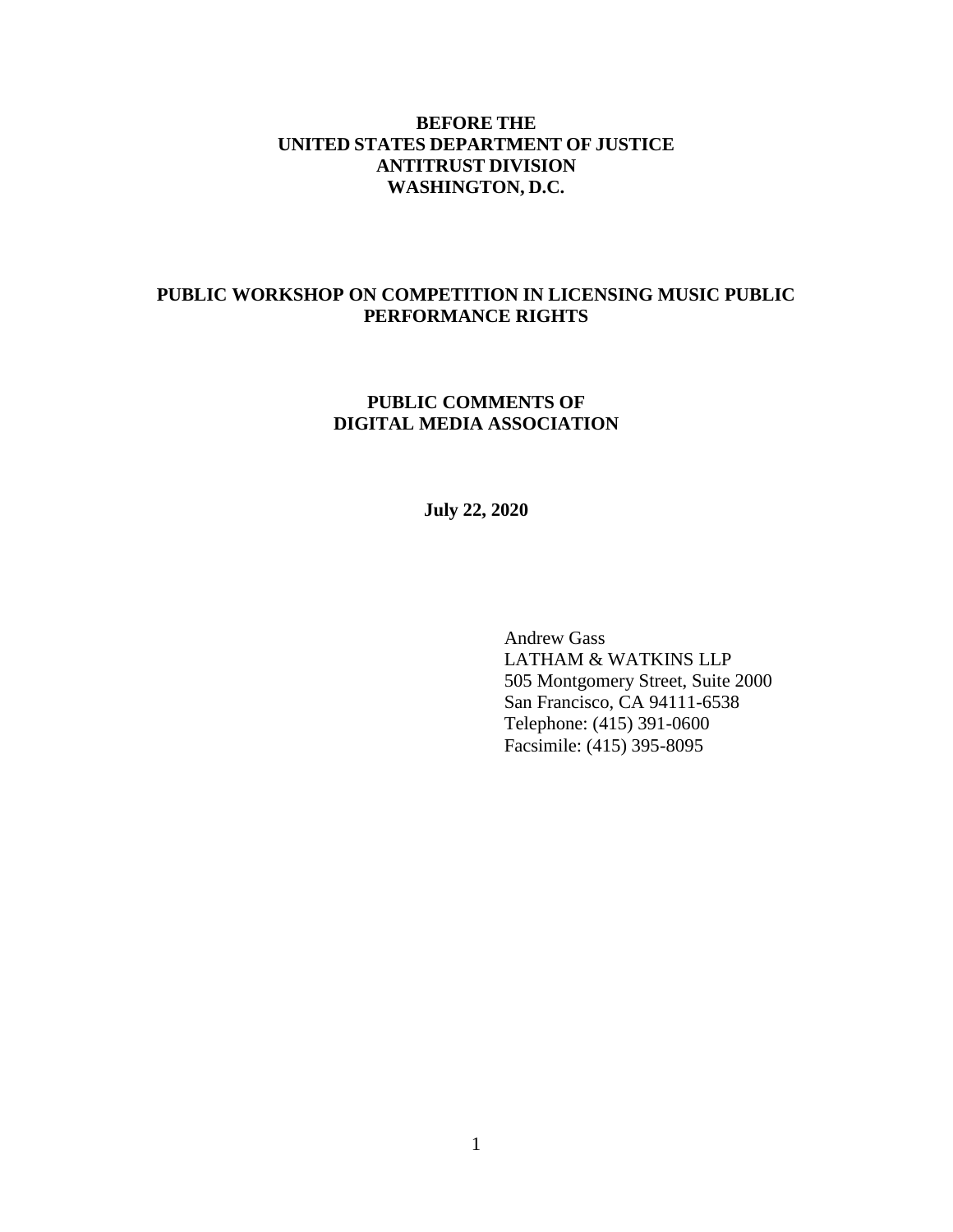The Digital Media Association ("DiMA") is pleased to provide these comments in advance The Digital Media Association ("DiMA") is pleased to provide these comments in advance<br>of the virtual public workshops to be hosted by the Department of Justice's Antitrust Division on July 28 and 29, 2020. DiMA is a non-profit trade group representing the most significant participants in the digital music industry (including Amazon, Apple, Google, Pandora, and review of the ASCAP and BMI consent decrees on August 9,  $2019$ .<sup>1</sup> Spotify). DiMA previously submitted comments in connection with the Antitrust Division's

The Digital Media Association ("DiMA") is pleased to provide these comments in advance<br>irtual public workshops to be hosted by the Department of Justice's Antitrust Division on<br>and 29, 2020. DiMA is a non-profit trade gro DiMA presents this additional submission to emphasize two points in response to the workshops' stated goals of discussing "competition issues relating to the various types of public performance licenses currently offered in the marketplace, [and] competition between performing rights organizations (PROs)." *First***,** although PROs compete with each other *for members*, they do not compete with each other *for licensees*. That essential dynamic, which is not and cannot reasonably be contested, must be the shared starting point for any sound discussion of "Competition in the Licensing of Public Performance Rights in the Music Industry," as the Division has titled the present workshops. *Second***,** the protections afforded by the ASCAP and BMI consent decrees have historically been, and continue to be, essential to fostering competition between services that offer music to the public in new and innovative ways.

 consent decrees in the summer of 2019, a number of submissions by prominent groups of rights "free market." As the National Music Publishers Association wrote, "[f]ree markets … guarantee In response to the Division's request for public comments regarding the ASCAP and BMI owners and rights aggregators touted the purported pro-consumer benefits of what they called the

<sup>&</sup>lt;sup>1</sup> See Joint Public Comments of Radio Music License Committee and Digital Media Association (Aug. 9, 2019) ("DiMA's August 9, 2019 Comments"), *available at* https://media.justice.gov/vod/ atr/ascapbmi2019/pc-619.pdf.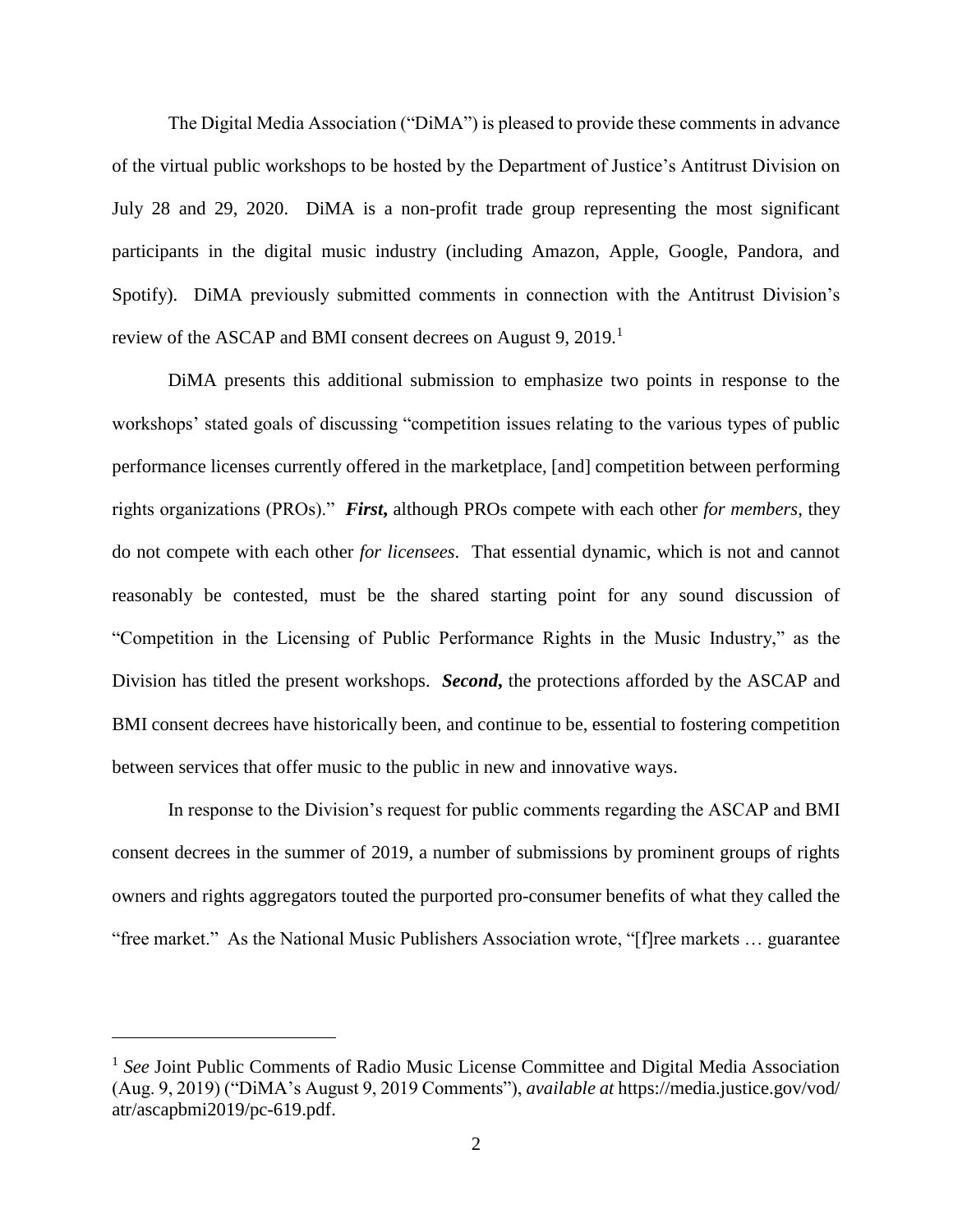consumers the widest variety of music options."<sup>2</sup> ASCAP advocated that the decrees be terminated<br>outright after a sunset period, in order to allow ASCAP and BMI to "compete in a free market."<sup>3</sup> outright after a sunset period, in order to allow ASCAP and BMI to "compete in a free market."<sup>3</sup> BMI made a similar proposal.<sup>4</sup>

matter of both law and policy, for serving and enhancing consumer welfare.<sup>5</sup> It is axiomatic that "[c]ompetition … fosters innovation and tends to lower prices for consumers[.]"6 And it does indeed appear to be the case that PROs compete with each other for publisher affiliates or songwriter members, at least to some degree. A music publisher or a songwriter can choose whether to license his or her public performance rights through ASCAP, BMI, another PRO, or user customers; it is competition for inputs that, irrespective of who wins, get bundled and sold as DiMA certainly shares the view that unfettered competition is a vital mechanism, as a directly.<sup>7</sup> But competition between PROs for rightsowner-affiliates is not competition for enda package to PROs' end-user customers, *i.e.*, their licensees.

 And ASCAP and BMI do not compete with each other *for licensees*. The enterprises that stations, television stations, concert promoters, wineries, restaurants, or anyone who buys a license deliver music to the public—whether digital streaming services like DiMA's members, radio

<sup>2</sup> NMPA Submission at 2 (Aug. 9, 2019), *available at* https://media.justice.gov/vod/atr/ascapbmi 2019/pc-550.pdf.

<sup>3</sup> ASCAP Submission at 1 (Aug. 9, 2019), *available at* https://media.justice.gov/vod/atr/ascapbmi 2019/pc-043.pdf.

<sup>4</sup> BMI Submission at 45, *available at* https://media.justice.gov/vod/atr/ascapbmi2019/pc-077.pdf ("The Music Licensing Marketplace Needs a Free Market[.]").

<sup>5</sup>*See, e.g.*, *Broadcom Corp. v. Qualcomm Inc.*, 501 F.3d 297, 308 (3d Cir. 2007) ("The primary goal of antitrust law is to maximize consumer welfare by promoting competition among firms.").

<sup>6</sup>*See Geneva Pharms. Tech. Corp. v. Barr Labs., Inc.*, 386 F.3d 485, 489 (2d Cir. 2004).

<sup>7</sup> Under the consent decrees, rights owners may not grant ASCAP and BMI *exclusive* licenses, and so remain free to directly license their rights even after affiliating with one of these PROs. In rare instances, rights owners do not license through a PRO at all.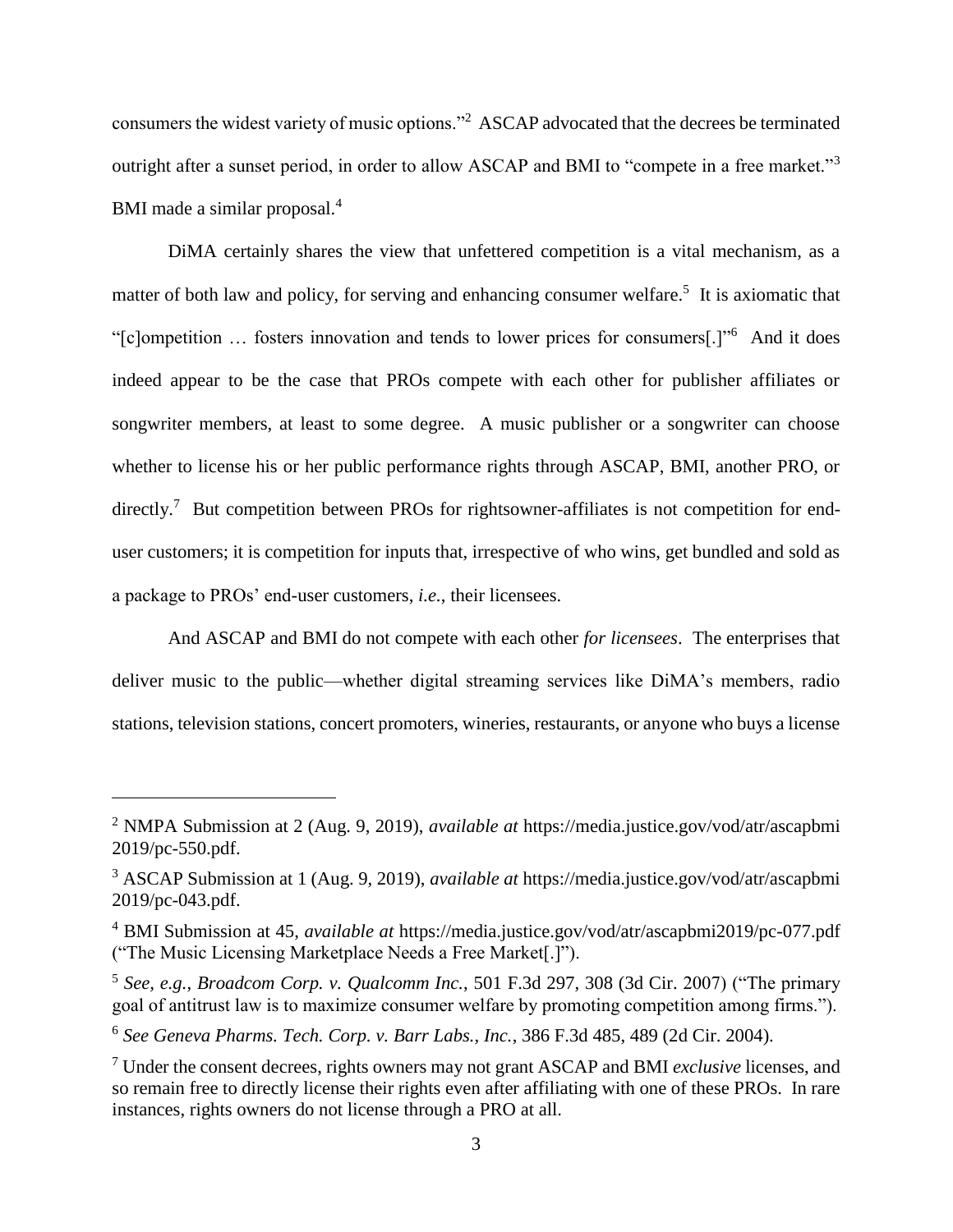to publicly perform musical compositions—do not and cannot choose *between* a license from ASCAP and a license from BMI. They need both. In economic terms, ASCAP and BMI—and the other two prominent PROs in the United States, SESAC and GMR—thus sell products that, from the perspective of their buyers, are *necessary complements*, not *alternative substitutes*. 8

The Antitrust Division has historically agreed. As it wrote in a brief to the U.S. Court of Appeals for the Second Circuit in 2000, "BMI does not compete with ASCAP in the sense that users will purchase licenses from one or the other; since their repertoires are different, most bulk users take licenses from both."<sup>9</sup> In today's world, the PROs' newfound insistence that they may license only *fractional* interests in songs—which are essentially useless without the remaining fractions of the works supposedly necessary to authorize any actual performance—only exacerbates and exaggerates the imperative to treat each of their licensed repertoires as inadequate

<sup>&</sup>lt;sup>8</sup> This is the reason why every court to have confronted the question—and there have been many has concluded that PROs do not compete with each for licensees in the same product market. *See, e.g.*, *Meredith Corp. v. SESAC, LLC*, 1 F. Supp. 3d 180, 196 (S.D.N.Y. 2014) ("[T]he Court … holds that the relevant market is fairly defined as that for performance licenses of the music in SESAC's repertory[.]"); *Radio Music License Comm., Inc. v. SESAC Inc.*, 2013 WL 12114098, at \*15 (E.D. Pa. Dec. 23, 2013) ("[T]his Court finds that RMLC has produced sufficient evidence to make a prima facie showing that the relevant product market is the market for SESAC's blanket license."); *Broadcast Music, Inc. v. Hearst/ABC Viacom Entm't Servs.*, 746 F. Supp. 320, 327 (S.D.N.Y. 1990) ("[T]he relevant product market is apparent: copyrighted musical compositions in BMI's repertoire."). More recently, the Radio Music License Committee ("RMLC") sued GMR alleging, *inter alia*, a violation of Sections 1 and 2 of the Sherman Act based on its unlawfully exploiting market power derived from assembling a "can't avoid" repertoire (notwithstanding GMR's relatively small size) that GMR contends must be licensed in addition to other PROs' offerings. The RMLC also alleged a *per se* violation of Section 1 based on GMR's having orchestrated the concerted exodus of multiple songwriters from other PROs for the specific purpose of raising the prices of pre-existing licenses. On February 18, 2020, the court denied GMR's motion to dismiss and held that RMLC's "rule of reason" and *per se* claims were both predicated on allegations that, if proven true, would indeed violate the Sherman Act. *See* Order Den. Mot. to Dismiss, *Radio Music License Committee, Inc. v. Global Music Rights, LLC*, Case No. 19-03957 TJH (C.D. Cal. Feb. 18, 2020), at 2.

<sup>9</sup> Br. for the United States, *United States v. BMI (In Re Application of AEI Music Network, Inc.)*, Case No. 00-6123 (2d Cir. June 26, 2000), at 25 (internal citation omitted).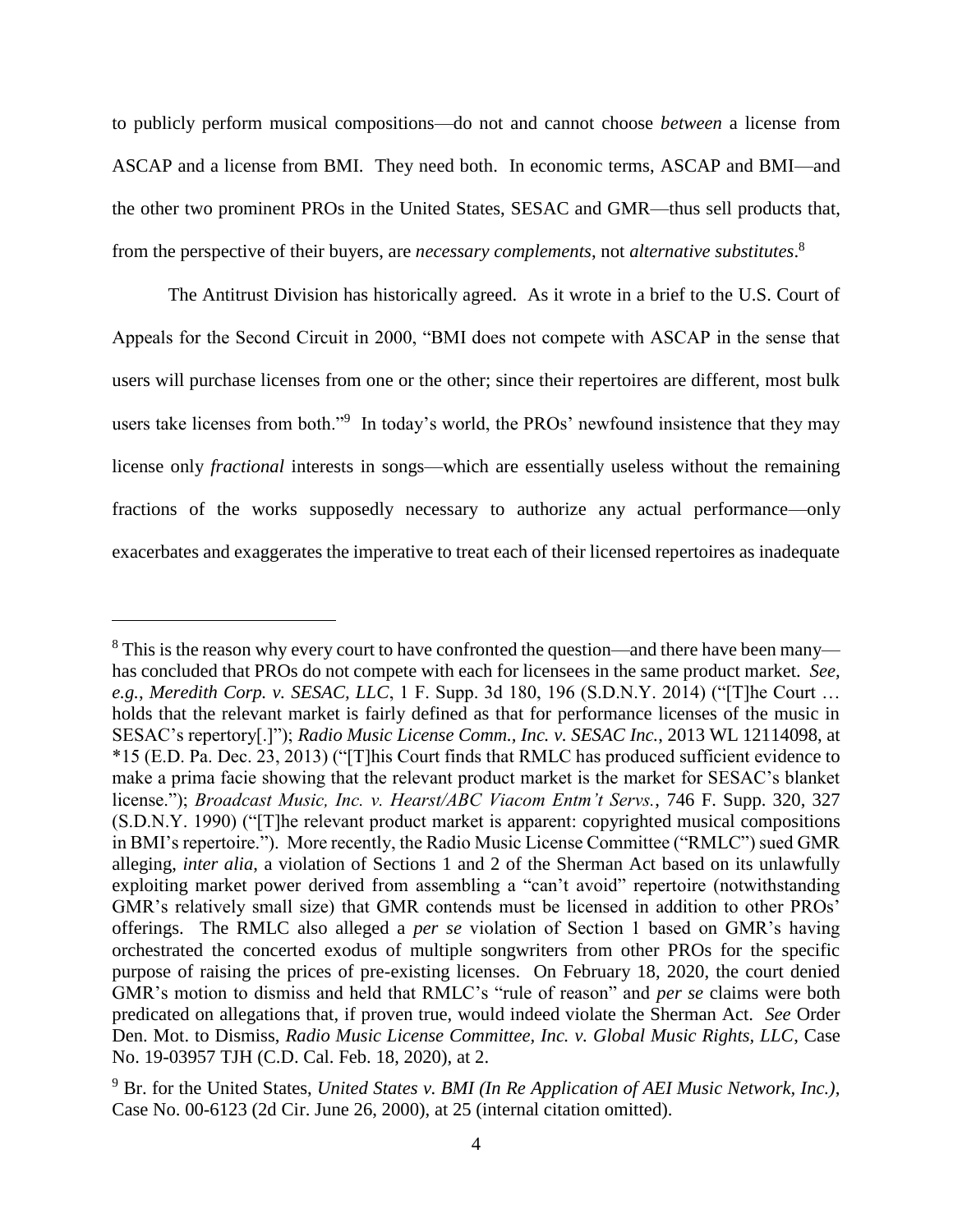to any commercial purpose standing alone.<sup>10</sup> There is accordingly, so far as  $D<sub>i</sub>MA$  is aware, no evidence in the voluminous record of public comments in response to either of the Division's recent consent decree reviews of a single instance in which a prospective licensee was able to treat ASCAP and BMI as "either/or" alternatives, rather than "both/and" necessities.

Whatever the effects, then, of the "free market" touted by NMPA, ASCAP, and BMI, there is no reason to believe that it would result in PROs vying with each other to offer lower prices, more innovation, or better terms to the buyers of their products. These are the predictable fruits of "[c]ompetition, which … directly pits one producer against another."11 No economist contends that those effects are generated by sellers of complementary must-have inputs extracting serial tolls from their buyers.12 Even NMPA, ASCAP, and BMI's public comments in the most recent consent decree review cycle do not suggest otherwise—and certainly not with any arguments or

<sup>11</sup>*See Geneva Pharms.*, 386 F. 3d at 489.

<sup>10</sup>*See* DiMA's August 9, 2019 Comments at 13-15 ("[A]s the PROs see it, a digital service that wants to stream [the hit song] 'Old Town Road' today needs a license from both ASCAP and BMI."). There is reason to believe that irrespective of whether the consent decrees permit ASCAP and BMI to offer fractional rather than whole work licenses, in some cases the licenses they grant effectively do authorize the performance of whole works, even if only one share is represented by the PRO. This would be consistent with the underlying copyright law principles, which dictate that for co-authored songs (formally known as "joint works" under the statute), any single coauthor/co-owner of a joint work may grant a non-exclusive license to the work as a whole without the consent of the other co-authors. *See, e.g.*, *Greene v. Ablon*, 794 F.3d 133, 151 (1st Cir. 2015) ("Joint authors share 'equal undivided interests in the whole work—in other words, each joint author has the right to use or to license the work as he or she wishes, subject only to the obligation to account to the other joint author for any profits that are made.'" (internal citation omitted)); *Brownstein v. Lindsay*, 742 F.3d 55, 68 (3d Cir. 2014) ("With respect to licensing a joint work, each co-author is entitled to convey non-exclusive rights to the joint work without the consent of his co-author."); *Davis v. Blige*, 505 F.3d 90, 98 (2d Cir. 2007) ("The authors of a joint work are co[-]owners of copyright in the work … [and] are to be treated generally as tenants in common, with each co<sup>[-</sup>]owner having an independent right to use or license the use of a work, subject to a duty of accounting to the other co<sup>[</sup>-]owners for any profits." (internal citations omitted)).

<sup>12</sup>*Cf.* Mark A. Lemley & Carl Shapiro, *Patent Holdup and Royalty Stacking*, 85 TEX. L. REV. 1991, 2013 (2007) (describing the "Cournot complements" problem known to plague this scenario, in which the aggregate price of inputs *exceeds* the price that a single monopolist would charge).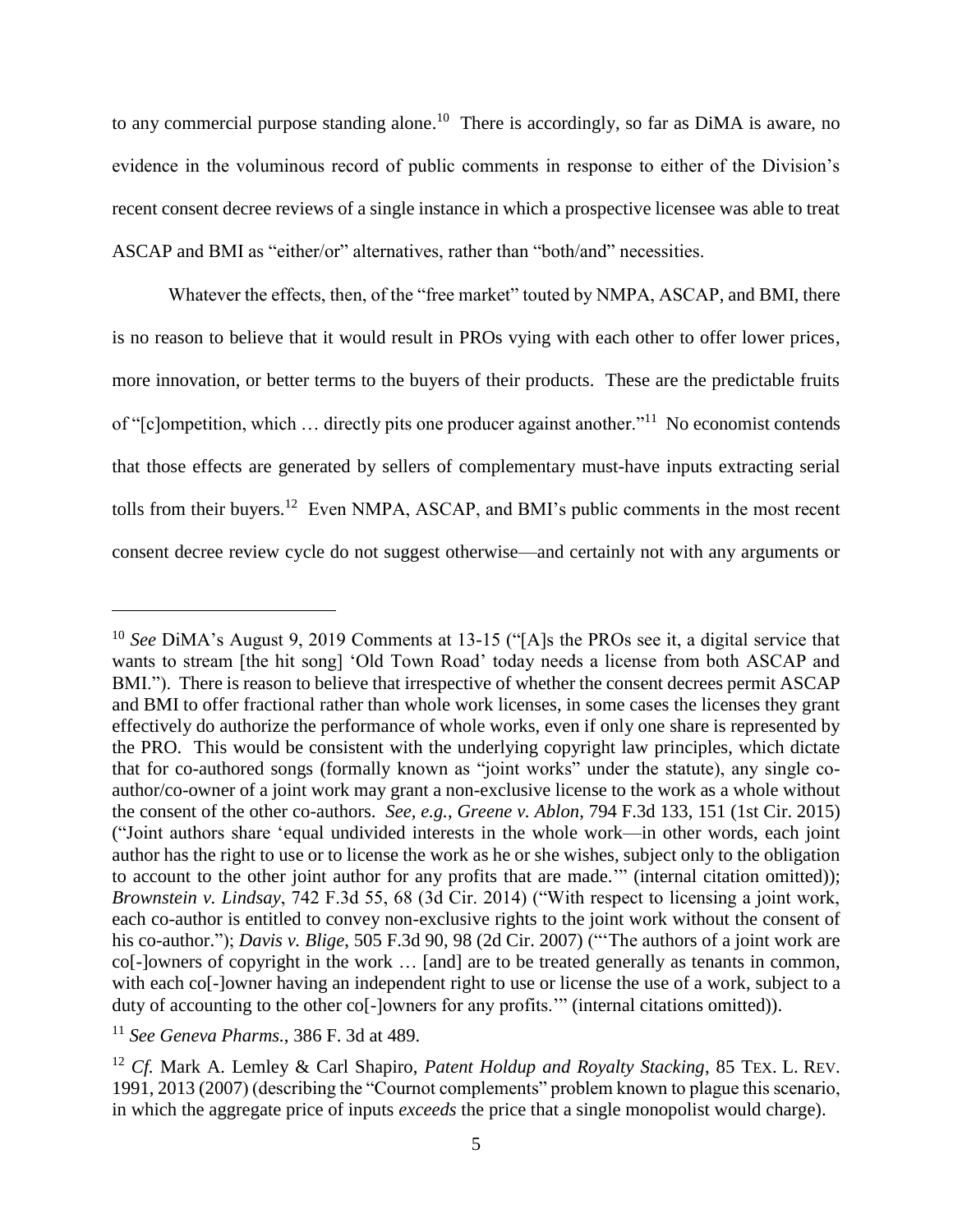examples of how competition between PROs *for licensees* could potentially produce any of the consumer-welfare-enhancing effects that are the currency of contemporary antitrust analysis. No such explanation is possible.

A hypothetical example illustrates the point in the present context. Consider a scenario in which ASCAP and BMI were no longer bound to offer "through to the audience" licenses,  $^{13}$  but could instead seek to require that each actor in the chain of a given transmission be independently licensed (*e.g.*, TV networks, cable and satellite operators, regional cable networks, edge servers, and so on). And imagine that BMI chose to do so—without a corresponding royalty decrease insisting that the license itsold to a DiMA member did not insulate from liability a "CDN" (content delivery network) engaged to reduce latency (*i.e.*, the time an end-user must wait to hear a track after hitting "play"), or a third-party platform through which the stream was accessed by the enduser, and that each of those other actors thus also required a BMI license. If BMI made that choice, nothing that ASCAP or any other PRO could do would discipline BMI, because no licensee could threaten BMI with substituting away to an alternative (and not taking a BMI license) in the event that BMI did not back down. From the perspective of licensees, such a diminution in the scope of rights granted would of course be tantamount to a price increase. And that increase would predictably be passed on to end-users, as each of the players in the chain passed it on to their own customers, one intermediary to another, until it reached the consumer.

This is the foundational dynamic of the economic relationship between PROs with respect to the buyers of their products (licensees), as opposed to the sellers of the inputs that they aggregate (songwriters and songs). Any sound discussion of antitrust or public policy considerations around

<sup>&</sup>lt;sup>13</sup> Cf. the provisions of the existing decrees that do impose such a requirement: AFJ2  $\S$  V; BMI decree § IX.A.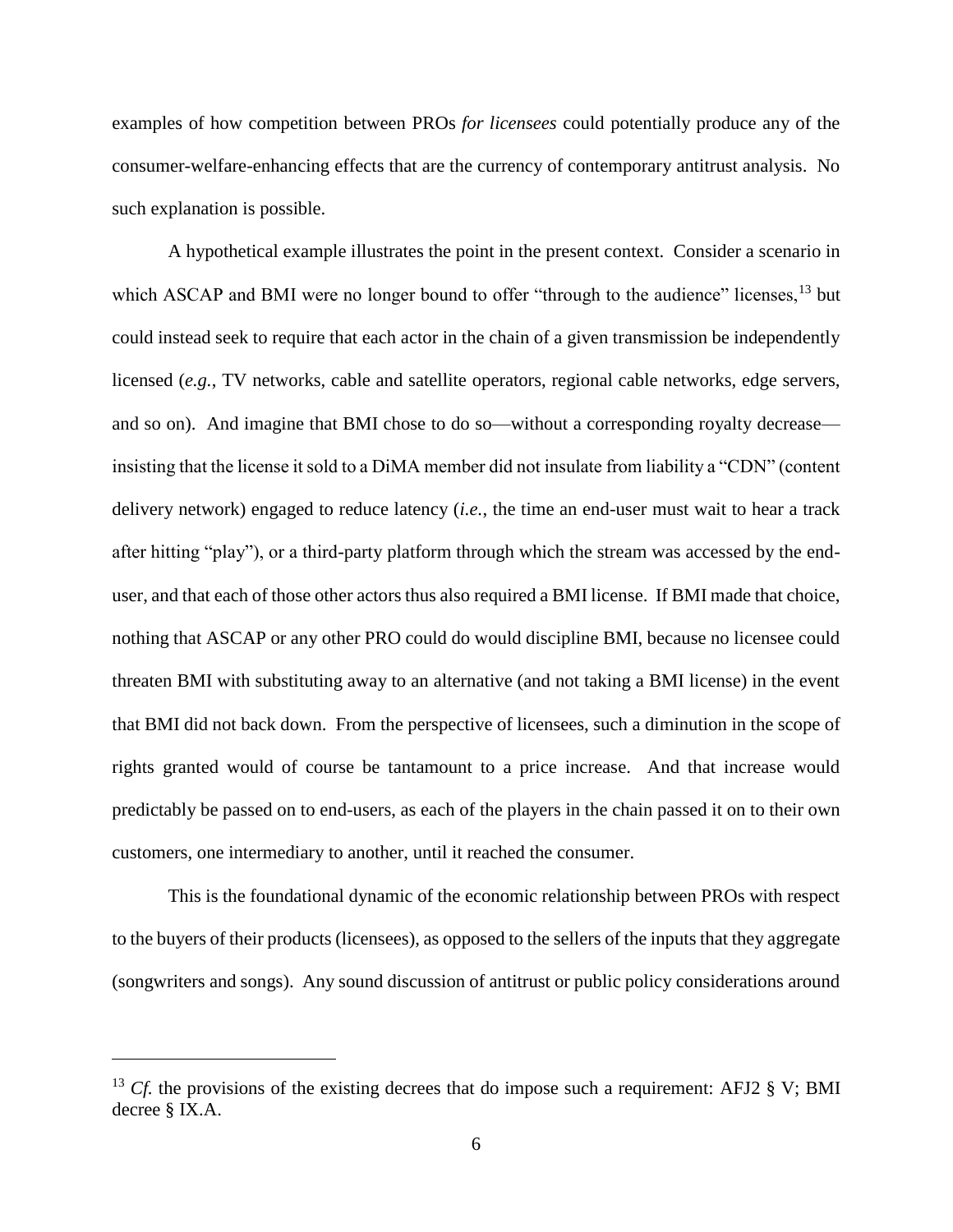performance rights licensing must reflect and address the reality that competition alone does not and will not constrain PROs in the commercial terms that they offer licensees.

Importantly, the same considerations apply in the same way to other large licensors in this space, including major music publishers. For all of the NMPA's touting the virtues of a "free market," there is no sense in which one major publisher *competes* against another to offer music users access to the performance rights for works in their catalogues, at least with respect to the primary channels through which listeners hear music today. For interactive services, for radio stations, and for essentially all of the other platforms commonly used for music delivery in 2020, a license to the performance rights that one major publisher controls is a complement to, rather than a substitute for, a license to the performance rights that another controls.<sup>14</sup> There is no "competition" to speak of, much less competition that would redound to the benefit of "consumers" if publishers could selectively withdraw digital rights from PROs, as NMPA suggests. Doubly so if the vision is that withdrawal would apply only to the *publisher's* "share" of a given song, and not the *writer's* "share" as well.<sup>15</sup> In that world, far from creating competition between rights aggregators for customers, withdrawal of digital rights would simply double (or worse) the number of licenses required to play the same songs as before, further exacerbating the holdout problems already posed by the PROs' position on fractional licensing.<sup>16</sup>

<sup>14</sup>*Cf.* Federal Trade Comm'n, Statement of Bureau of Competition *In the Matter of Vivendi, S.A. and EMI Recorded Music* at 2 (Sept. 21, 2012) (*available at* https://www.ftc.gov/sites/default/ files/documents/closing\_letters/proposed-acquisition-vivendi-s.a.emi-recorded-music/120921 emifeinsteinstatement.pdf) (clearing transaction consolidating ownership of large record labels partly on the basis that music catalogue licenses are *complements* not substitutes).

<sup>&</sup>lt;sup>15</sup> These terms refer to interests in musical compositions and/or royalties they generate that are held, respectively, by music publishing companies on one hand, and individual songwriters on the other.

<sup>16</sup>*See supra* n.8 (discussing district court's denial of motion to dismiss *per se* and rule of reason claims against GMR).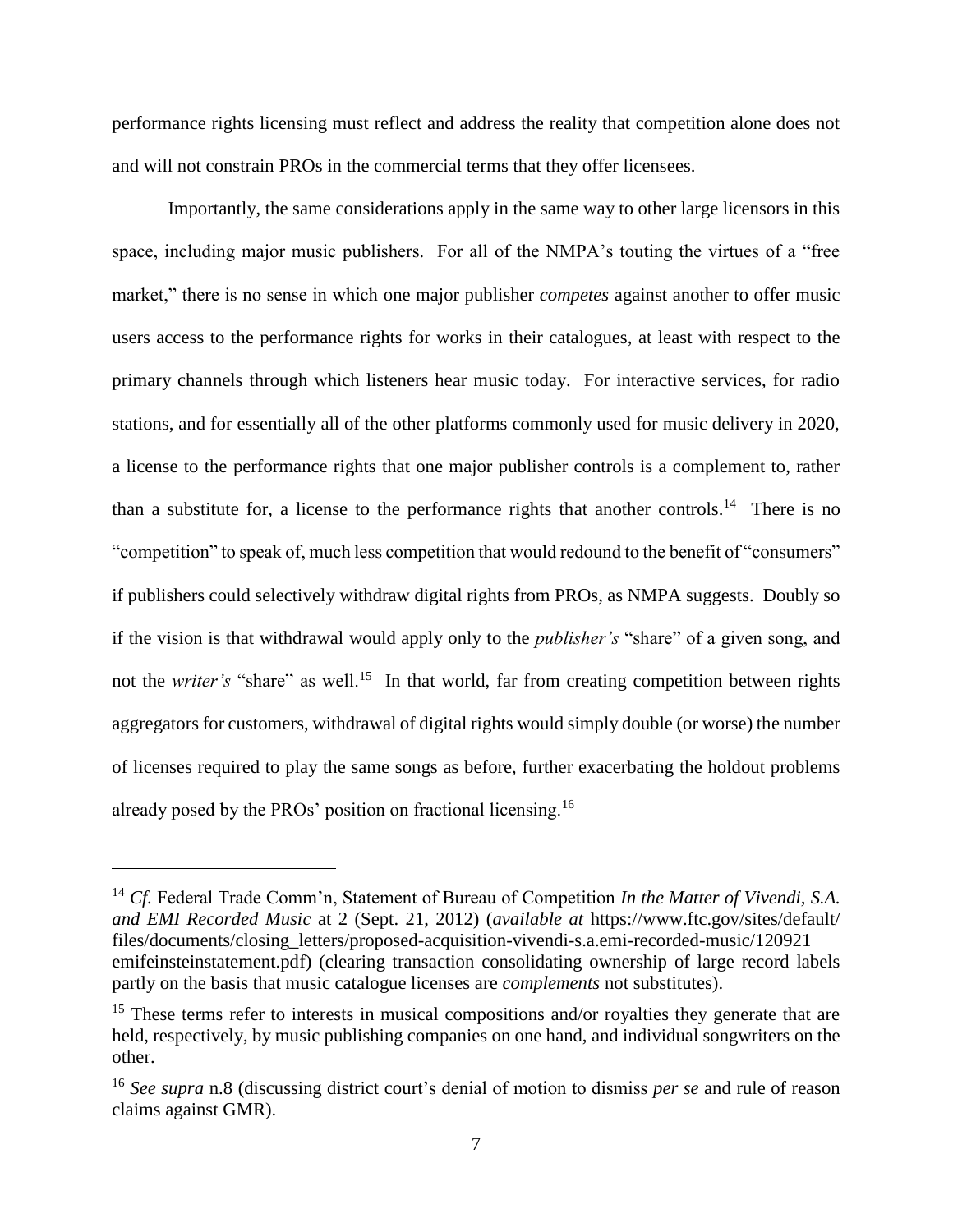All of that said, competition does in fact play an essential role in the music-licensing ecosystem more broadly. It incentivizes music *services* to offer better products, lower prices, and innovative features. Incumbents are routinely threatened by new entrants, and those challengers have, in recent history, been able to thrive by virtue of what Judge Learned Hand famously called "superior skill, foresight and industry."<sup>17</sup>

 But the ability of music services to innovate depends on their ability to license public market altogether. The ASCAP and BMI consent decrees have historically worked as essential allowed start-ups to develop new, lawful ways of delivering music to users on a large scale, and without the threat of anticompetitive hold-up by large blocs of horizontally-related individual All of that said, competition does in fact play an essential role in the music-licensing<br>em more broadly. It incentivizes music *services* to offer better products, lower prices, and<br>ive features. Incumbents are routinely performance rights on fair and reasonable terms, and without threat of being walled out of the backstops that (in conjunction with other features of the U.S. music-licensing framework) have rights owners. In that regard, the decrees are quintessentially *pro-competitive*.

 Again, the Antitrust Division itself has recognized as much. It did so, for example, in the course of defending the need for the most recent modifications to the ASCAP consent decree, which afforded a variety of additional protections specifically for new and innovative digital licensees. As the Division wrote at the time, "[u]sually, in the early days of an industry, music users are fragmented, inexperienced, lack … resources," and are otherwise vulnerable to the exercise of ASCAP's "market power."<sup>18</sup> The resulting safeguards in the decree, DOJ argued, would "advance[] the public interest in free and unfettered competition."<sup>19</sup>

<sup>17</sup>*United States v. Aluminum Co. of America*, 148 F.2d 416, 430 (2d Cir. 1945).

<sup>18</sup>*See* Mem. of United States in Supp. of Joint Mot. to Enter Second Am. Final J., *United States v. American Society of Composers, Authors and Publishers*, Case No. 41-1395 (S.D.N.Y. Sept. 4, 2000) at 35, 27 n.27.

<sup>19</sup>*Id*. at 46.